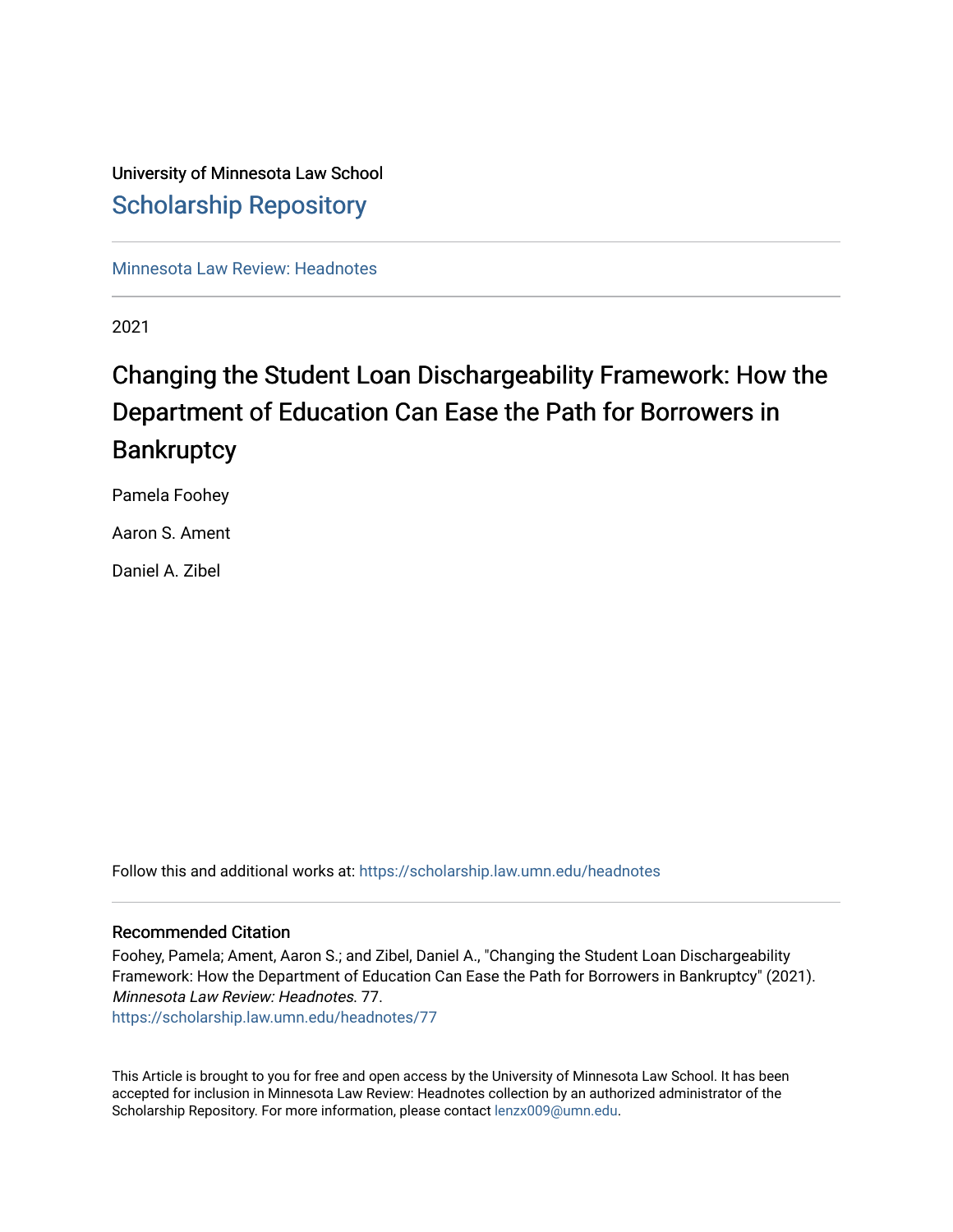**Essay**

# **Changing the Student Loan Dischargeability Framework: How the Department of Education Can Ease the Path for Borrowers in Bankruptcy**

# **Pamela Foohey,† Aaron S. Ament,†† and Daniel A. Zibel†††**

#### INTRODUCTION

The United States' consumer bankruptcy system supposedly gives "honest but unfortunate" individuals "a new opportunity in life with a clear field for future effort, unhampered by the pressure and discouragement of preexisting debt."<sup>1</sup> Access to bankruptcy's discharge of debt is especially important in the wake of the COVID-19 pandemic, which has resulted in a once-in-a-century economic crisis that is projected to increase bankruptcy filings by people struggling to recover.<sup>2</sup> Those who file bankruptcy will find a system that is already difficult to navigate and has long-recognized racial and gender disparities in access and outcomes.<sup>3</sup>

2. See Pamela Foohey, Robert M. Lawless, & Deborah Thorne, Portraits of Bank*ruptcy Filers*, 56 GA. L.REV.(forthcoming 2022) (manuscript at 1–2), https://ssrn.com/ abstract=3807592 [https://perma.cc/7FYY-AK4Z]. 

3. *See generally id.* (describing who files bankruptcy and barriers to access); Paige Marta Skiba, Dalié Jiménez, Michelle McKinnon Miller, Pamela Foohey, & Sara Sternberg Green, *Bankruptcy Courts Ill-Prepared for Tsunami of People Going Broke from Coronavirus Shutdown*, THE CONVERSATION (May 13, 2020), https://

1

<sup>†</sup> Professor of Law, Benjamin N. Cardozo School of Law. Copyright © 2020 by Pamela Foohey.

<sup>††</sup> President and Co-Founder, National Student Legal Defense Network. Copyright  $\odot$  2020 by Aaron S. Ament.

<sup>†††</sup> Vice President, Chief Counsel and Co-Founder, National Student Legal Defense Network. For more information about the National Student Legal Defense Network, see https://www.defendstudents.org. Copyright © 2020 by Daniel A. Zibel.

<sup>1.</sup> Grogan v. Garner, 498 U.S. 279, 286-87 (1991) (quoting Local Loan Co. v. Hunt, 292 U.S. 234, 244 (1934)), *superseded by statute*, Pub. L. No. 107-204, 116 Stat. 801 (2002), as recognized in Osborne v. Kakas, No. 4:17-CV-00254-JRG, 2018 WL 1354792, at \*4 (Feb. 15, 2018).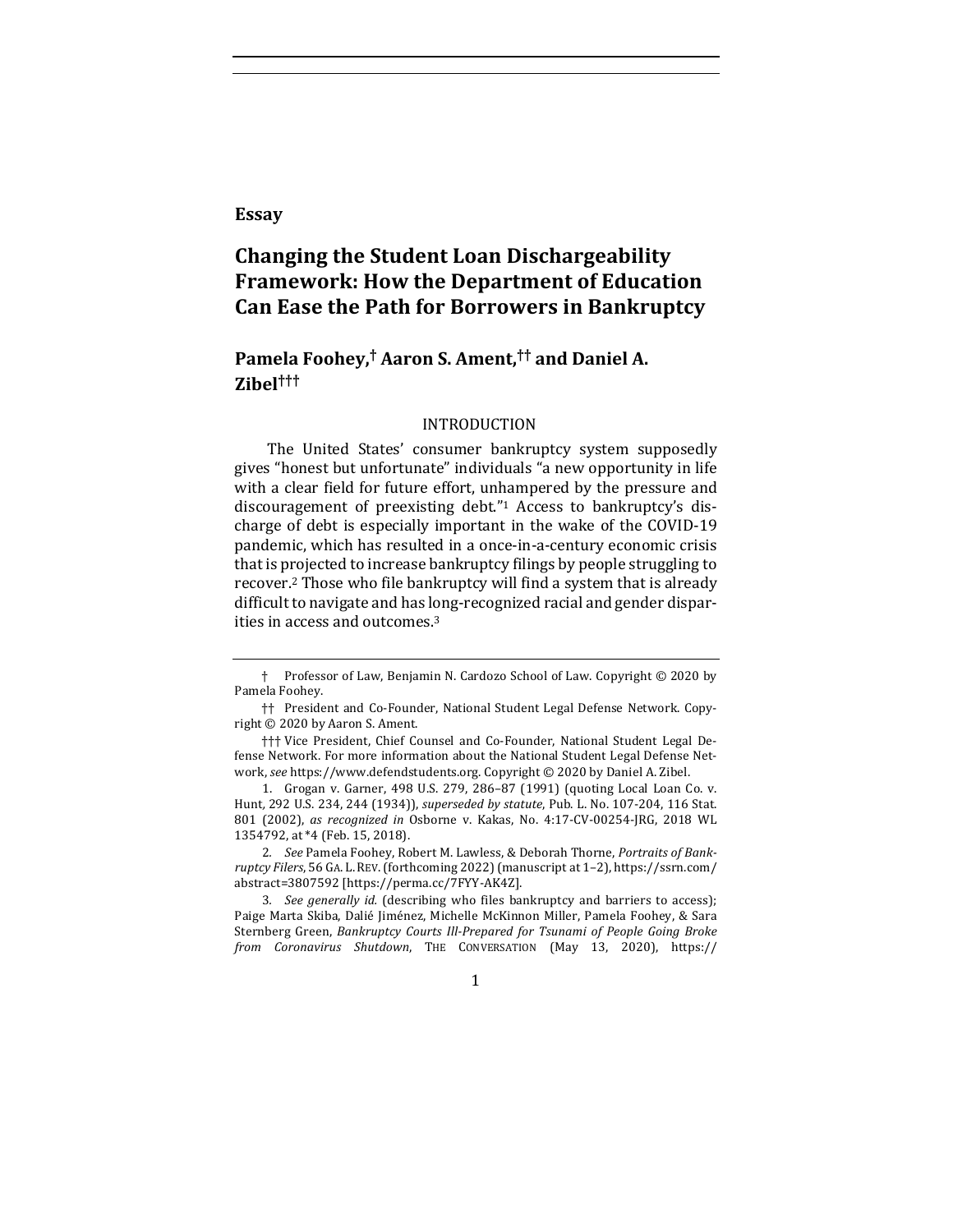Student loan borrowers will find a system with even more barriers to relief from their education debt. These barriers are two-fold: some are implemented by bankruptcy laws, while others are put up by loan holders—including the United States Department of Education (Department). This Essay focuses on how the Department should update its policies for how it responds to borrowers who seek to discharge their student loans in bankruptcy.

As discussed in Part I, the Department's current policies for determining whether and how to contest a borrower's request for discharge of student loans rely on an overly rigid application of case law regarding education loan dischargeability. These policies result in the Department wasting resources to contest discharge requests that likely will yield the Department little recovery.<sup>4</sup> It also unnecessarily leads the Department to hurt individuals and families struggling to get out from under unmanageable debts.<sup>5</sup>

Part II details two options for how the Department can update its approach to bankruptcies to ensure that it calibrates its actions to make the promise of a fresh start more real for student borrowers. Importantly, the Department can implement the framework set forth in this Essay without substantially negatively impacting the net amount of money that it is likely to recover from borrowers who file bankruptcy and seek to discharge their student loans.

# I. THE DEPARTMENT'S ROLE IN CURRENT BARRIERS TO STUDENT LOAN DISCHARGE

The Bankruptcy Code provides that student loans are presumptively non-dischargeable.<sup>6</sup> To discharge student loans, borrowers must bring a separate lawsuit within their bankruptcy proceedingtermed an adversary proceeding—in which they must show that they and their dependents will suffer an "undue hardship" because of their

theconversation.com/bankruptcy-courts-ill-prepared-for-tsunami-of-people-going -broke-from-coronavirus-shutdown-137571 [https://perma.cc/C4EN-HAFU].

<sup>4</sup>*. See infra* Part I.C.

<sup>5</sup>*. Id.*

<sup>6. 11</sup> U.S.C. §  $523(a)(8)$ . Two circuit courts have held that some private student loans are not encompassed by the non-dischargeability presumption. *See* McDaniel v. Navient Sols., LLC (*In re* McDaniel), 973 F.3d 1083 (10th Cir. 2020); Crocker v. Navient Sols., LLC (*In re* Crocker), 941 F.3d 206 (5th Cir. 2019). Under this reading of the relevant Code provision, educational loans from the government remain subject to the "undue hardship" standard. See Jason Iuliano, Student Loan Bankruptcy and the Meaning of Educational Benefit, 93 AM. BANKR. L.J. 277, 280 (2019) (explaining and supporting this reading).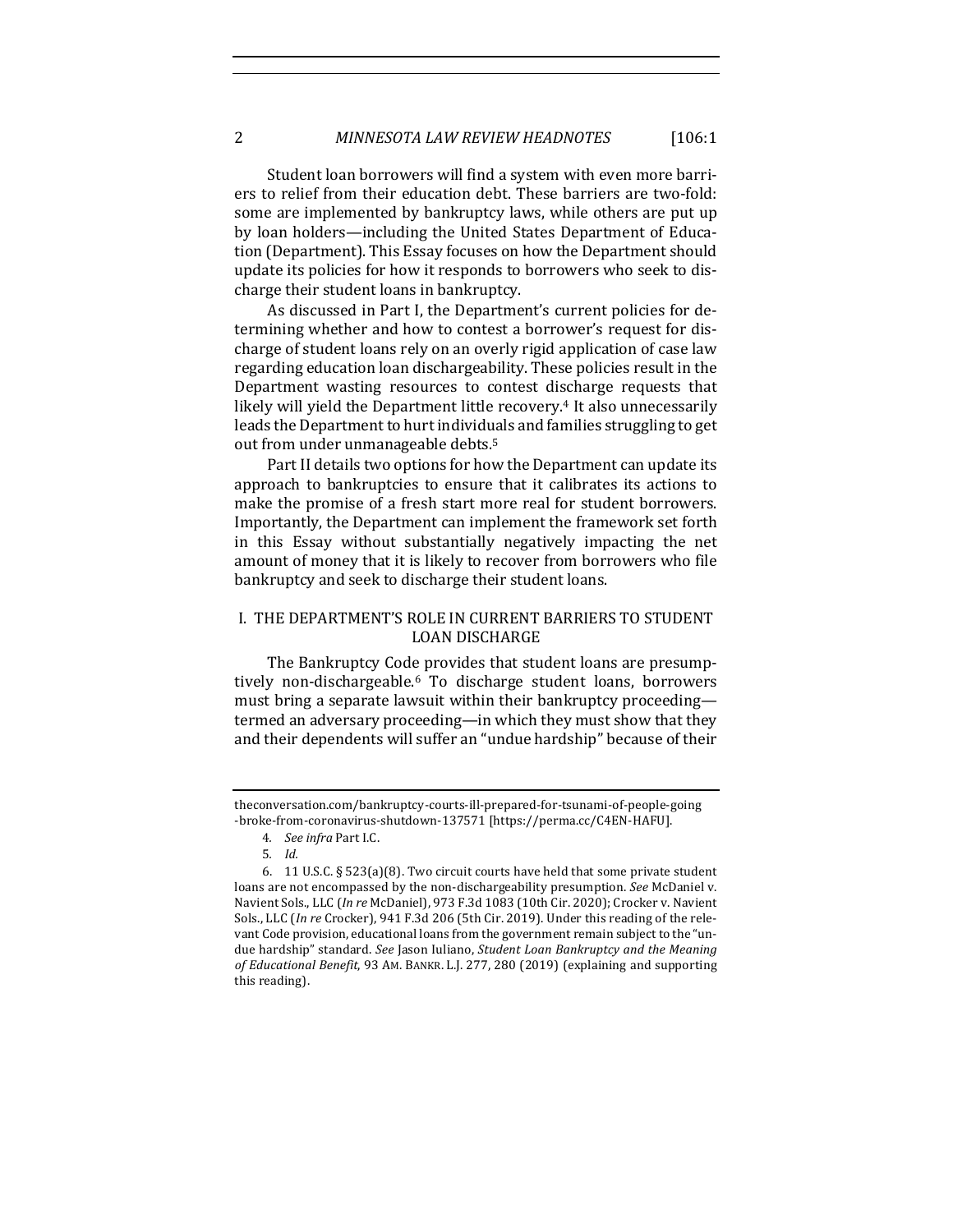student loan debt.<sup>7</sup> An aggressive application of the phrase "undue hardship" has raised the bar for most borrowers such that few debtors obtain a discharge of their student loans.<sup>8</sup> As a result, several members of Congress have sponsored legislation to reform the Code to better protect student borrowers.<sup>9</sup>

The Code is not the only barrier to borrowers receiving discharges of student loans. When a student loan borrower brings an adversary proceeding, as in any other litigation, the holder of the loan can contest the discharge request.<sup>10</sup> For federal student loans, such as Direct Loans and many Federal Family Education Loans (FFEL), the Department is the loan holder.<sup>11</sup> Absent legislative action reforming the Bankruptcy Code, the Department can take meaningful steps to help people struggling with student loan debt through its ability to decide whether it will contest borrowers' requests for undue hardship discharges. 

#### A. THE DEPARTMENT'S ANALYSIS OF "UNDUE HARDSHIP" IS TOO STRICT

At present, the Department's position on discharges largely relies on an overly rigid application of case law interpreting the phrase "undue hardship." This case law dates back to the Second Circuit's decision in *Brunner v. N.Y. State Higher Education Services Corporation*, which requires a three-prong inquiry to determine undue hardship.<sup>12</sup> Debtors must show that (1) they "cannot maintain, based on current income and expenses, a 'minimal' standard of living" for themselves and their dependents if required to repay their loans;  $(2)$  "additional circumstances exist indicating that this state of affairs is likely to persist for a significant portion of the repayment period of the student

10. Bruckner et al., *supra* note 7, at 187 (noting how a debtor had to defend a discharge request against the lender's "repeated attacks"); see also 11 U.S.C. § 523(a)(8); FED. R. BANKR. P. 7001(6).

11*. Federal Student Loan Portfolio*, FED. STUDENT AID, https://studentaid.gov/data -center/student/portfolio [https://perma.cc/U23Q-AHCU] (last visited July 14, 2021).

<sup>7</sup>*. See* Matthew A. Bruckner, Brook Gotberg, Dalié Jiménez, & Chrystin D. Ondersma, A No-Contest Discharge for Uncollectible Student Loans, 91 U. COLO. L. REV. 183, 193-96 (2020) (detailing how debtors can seek discharges of student loans).

<sup>8.</sup> *See id.* at 187-88 (discussing barriers to dischargeability of student loans).

<sup>9.</sup> See, e.g., Baldwin, Colleagues Introduce Medical Bankruptcy Bill Amid Raging Pandemic, U.S. SENATOR TAMMY BALDWIN OF WISC. (Feb. 3, 2021), https://www.baldwin .senate.gov/press-releases/medical-bankruptcy-fairness-act-2021 [https://perma .cc/7AD6-CL3Z]; Warren and Nadler Introduce the Consumer Bankruptcy Reform Act of 2020, U.S. SENATOR ELIZABETH WARREN OF MASS. (Dec. 9, 2020), https://www.warren .senate.gov/newsroom/press-releases/warren-and-nadler-introduce-the-consumer -bankruptcy-reform-act-of-2020 [https://perma.cc/HGF6-MJS8].

<sup>12. 831</sup> F.2d 395, 396 (2d Cir. 1987).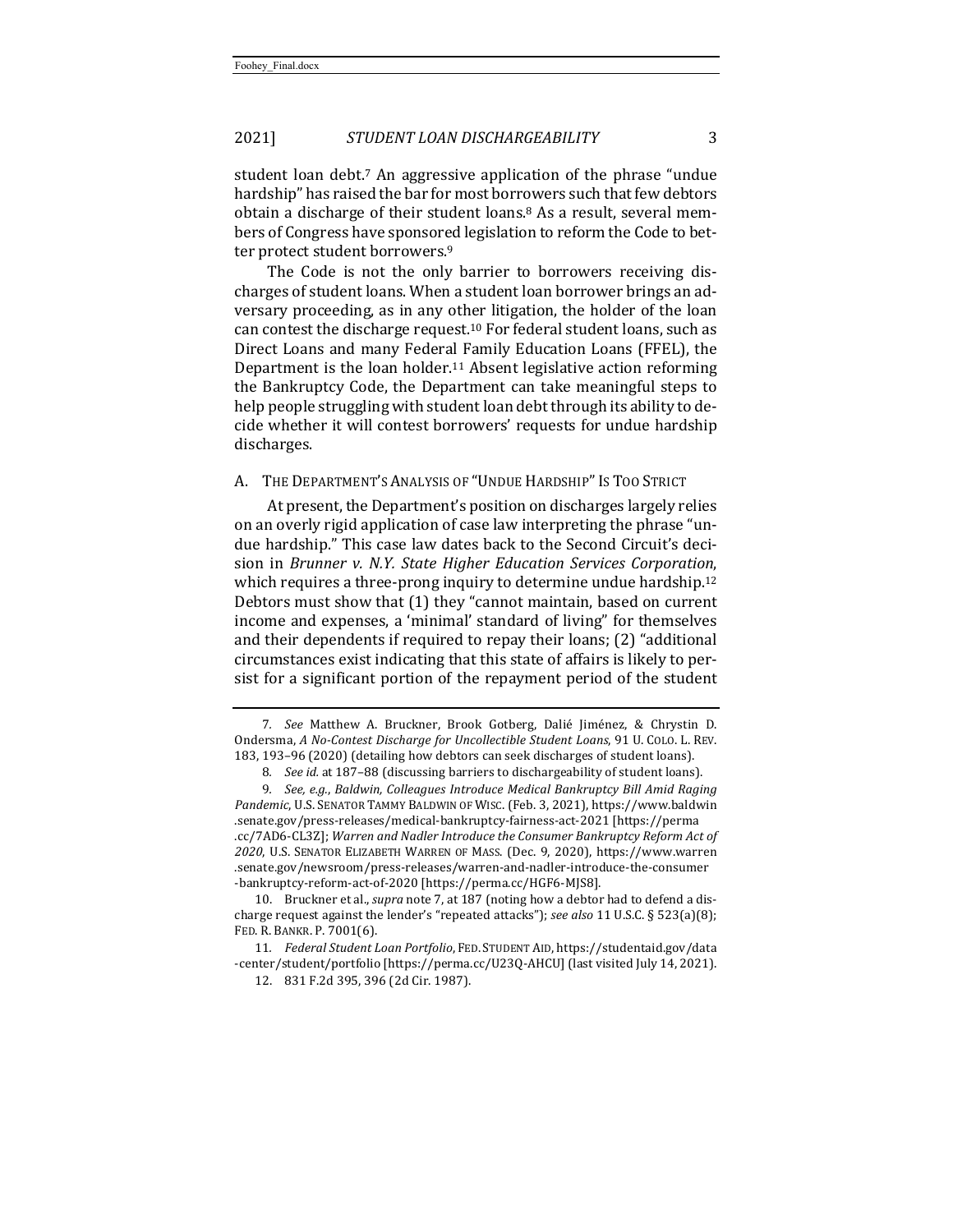loans," and (3) they have made "good faith efforts to repay the loans."13

To meet their burden of proof under these criteria, borrowers must undergo often burdensome discovery and disclose earnings and spending data to demonstrate that they cannot pay their student loan debt, now or in the future, and maintain a minimal standard of living. This calculus is especially common for borrowers on income-driven repayment (IDR) plans, which may allow for nominal payments over a very long term.<sup>14</sup> The result is that extremely few student borrowers, especially those on IDRs, can surpass the hurdles currently required to show that their education debt is an undue hardship.<sup>15</sup>

At least as recently as April 2021, the Department continues to assert that *Brunner* requires a debtor to establish a "certainty of hopelessness" to show undue hardship.<sup>16</sup> Circuit and district courts likewise have cited this language, often in dicta, to set the bar for student loan discharge.<sup>17</sup> But in a recent decision from the Bankruptcy Court for the Southern District of New York, Chief Judge Cecilia Morris refused to accept that *Brunner* was so demanding and rejected "perpetuating the $[$ ] myth $[$ ]" that the "certainty of hopelessness" is required by Brunner.<sup>18</sup> As the court noted, faulty language interpreting Brunner has been "applied and reapplied so frequently  $\dots$  that they have subsumed the actual language of the *Brunner* test."<sup>19</sup> But the Department has not adopted Judge Morris's careful analysis, and continues to

<sup>13.</sup> U.S. Dep't of Educ. v. Gerhardt (*In re* Gerhardt), 348 F.3d 89, 91 (5th Cir. 2003) (quoting *Brunner*, 831 F.2d at 396).

<sup>14.</sup> *See* Bruckner et al., *supra* note 7, at 203-04 (noting that some courts assess the debtor's ability to repay as measured against the IDR plan).

<sup>15.</sup> See id. at 203-05 (discussing IDR plans and student loan discharge).

<sup>16.</sup> Brief Filed by Department of Education at 13, Bradley v. Dep't of Educ., No. 1:20-ap-01012 (Bankr. N.D. Ohio Feb. 7, 2020), ECF No. 61 (citing *In re* Oyler, 397 F.3d 382, 386 (6th Cir. 2005)).

<sup>17.</sup> *See, e.g.*, Tetzlaff v. Educ. Credit Mgmt. Corp., 794 F.3d 756, 759-60 (7th Cir. 2015) (discussing "certainty of hopelessness"); Educ. Credit Mgmt. Corp. v. Mosley (In re Mosley), 494 F.3d 1320, 1326 (11th Cir. 2007) (noting that there must be "certainty of hopelessness"); Graddy v. Educ. Credit Mgmt. Corp., 615 B.R. 336, 343 (N.D. Ga. 2020) (noting that "courts have often described the necessary showing as 'certainty of hopelessness"'); Devos v. Price, 583 B.R. 850, 856 n.6 (E.D. Pa. 2018) (explaining that Third Circuit precedent requires "certainty of hopelessness").

<sup>18.</sup> Rosenberg v. N.Y. State Higher Educ. Servs. Corp. (In re Rosenberg), 610 B.R. 454, 459 (Bankr. S.D.N.Y. 2020), *leave to appeal granted sub nom.* Rosenberg v. Educ. Credit Mgmt. Corp., 2020 WL 1048599 (S.D.N.Y. Mar. 4, 2020).

<sup>19</sup>*. Id.*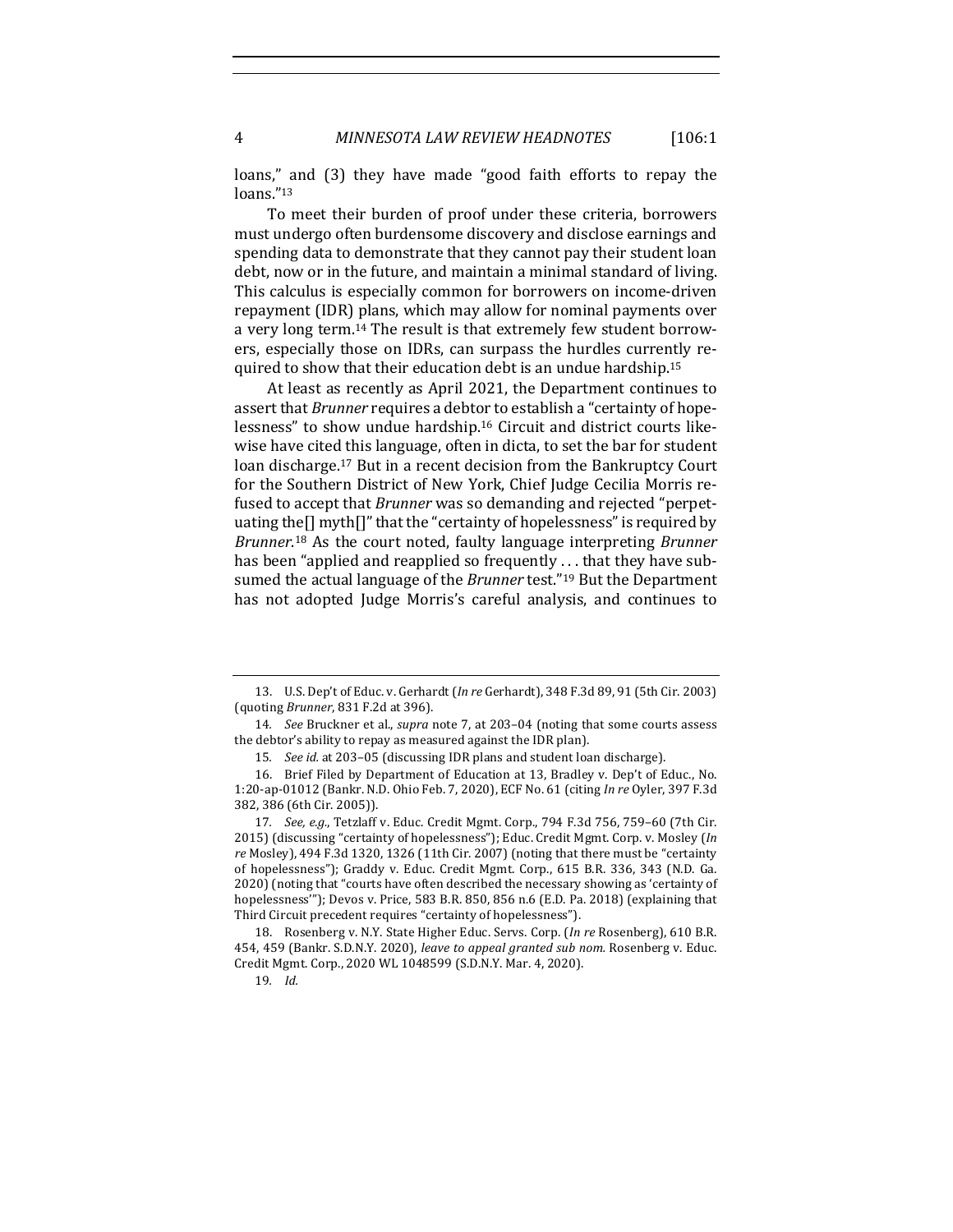suggest that courts should apply the "certainty of hopelessness" standard.20

This framework for proving undue hardship has allowed the Department to nitpick borrowers' spending and to argue that they could make payments, at least when they get back on their feet. For instance, in 2020 the Department contested a discharge based on a lack of undue hardship in the bankruptcy case of Ronishia Monique Bradley, a thirty-eight-year-old single mother of three children with approximately \$50,000 in student loans.<sup>21</sup> Bradley qualified for subsidized rent and had held a series of low-wage jobs for multiple years, through which she earned no more than \$27,000 per year.<sup>22</sup> Although Bradley submitted evidence that she followed a tight budget, the Department took issue with small expenses, such as streaming services and occasional expenditures at fast food restaurants.<sup>23</sup>

Similarly, in 2019 the Department contested a discharge of approximately \$73,000 across twenty-six student loans owed by Jamie Mudd.<sup>24</sup> The fifty-year-old grandmother worked over fifty hours a week at two jobs to maintain a minimal standard of living to support herself and her autistic grandson.<sup>25</sup> Mudd also had applied for and received an IDR of \$0.00 per month from the Department.<sup>26</sup> In granting the debtor's request for an undue hardship discharge, the bankruptcy judge took note of several aspects of the Department's litigation strategy: it contended that the debtor exaggerated her monthly food expenses because she testified that she accepts donated food;<sup>27</sup> it "insinuated that Mudd must maintain two jobs to meet her burden of showing undue hardship";<sup>28</sup> it argued against the borrowers' claimed

<sup>20</sup>*. See supra* note 16. The precedent cited by the Department traces to Briscoe v. Bank of N.Y. (*In re* Briscoe), 16 B.R. 128, 131 (Bankr. S.D.N.Y. 1981). Chief Judge Morris detailed how *Briscoe* misapplies *Brunner*. *In re Rosenberg*, 610 B.R. at 458-59.

<sup>21.</sup> Brief Filed by Department of Education, *supra* note 16, at 1-7.

<sup>22.</sup> Complaint by Ronishia Monique Bradley against Great Lakes Educational Loan Service, Inc., Department of Education at 3-5, Bradley v. Dep't of Educ., No. 1:20ap-01012 (Bankr. N.D. Ohio Feb. 7, 2020), ECF No. 1; Brief Filed by Department of Education, *supra* note 16, at 1-7.

<sup>23.</sup> Brief Filed by Department of Education, *supra* note 16, at 10–11. At the time of this Essay's publication, this adversary proceeding remains pending.

<sup>24.</sup> Complaint to Determine the Dischargeability of Student Loan Under 11 U.S.C.  $\S 523(a)(8)$  at 2, Mudd v. United States of America, No. 4:19-ap-04048 (Bankr. D. Neb. Oct. 3, 2019), ECF No. 1.

<sup>25.</sup> Id.; Memorandum and Order at 2-11, Mudd v. United States of America, 4:19ap-04048 (Bankr. D. Neb. Oct. 3, 2019), ECF No. 100.

<sup>26.</sup> Memorandum and Order, *supra* note 25, at 10-11.

<sup>27</sup>*. Id.* at 7–8 & n.14.

<sup>28</sup>*. Id.* at 17.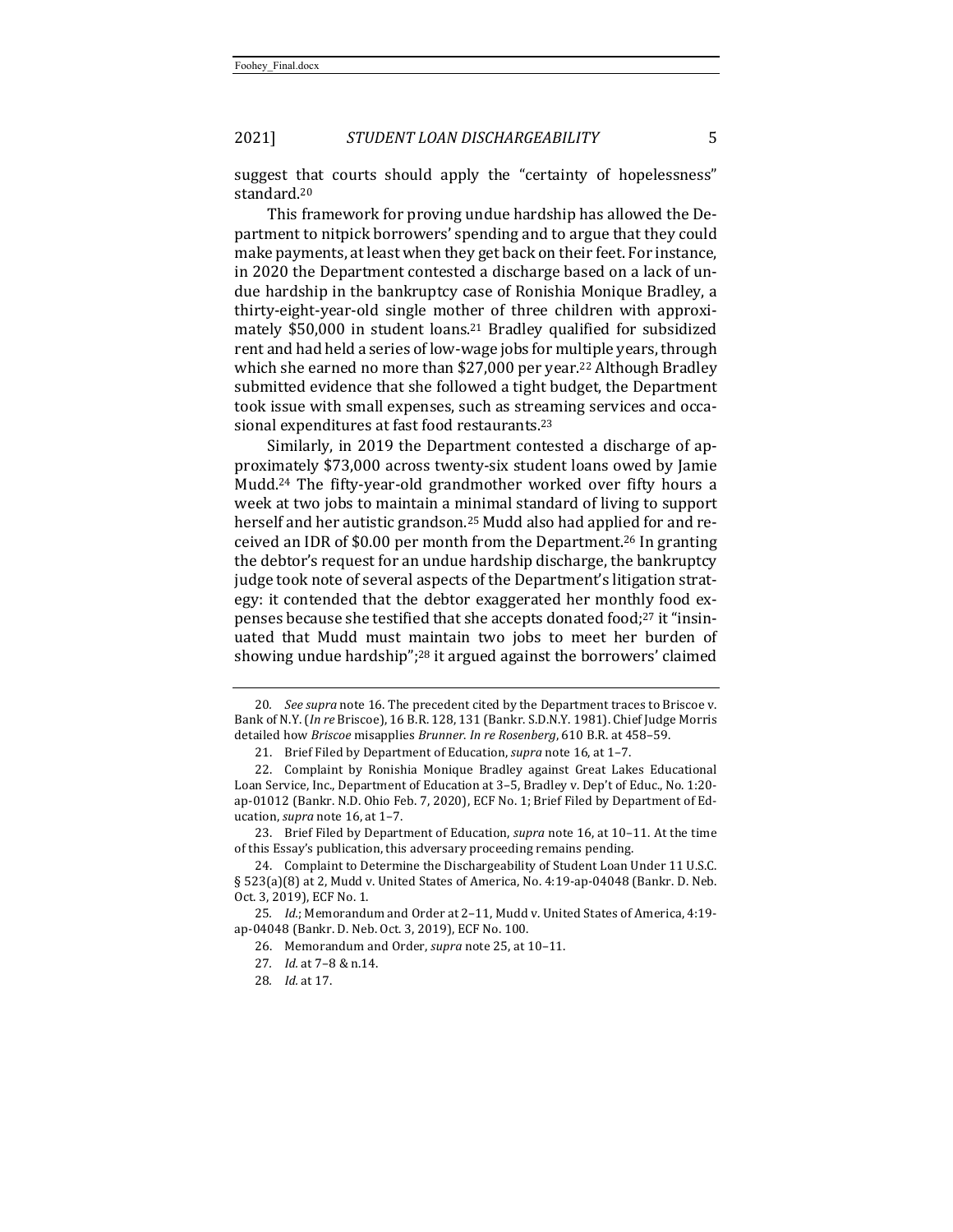medical expenses because she failed to produce receipts for prescriptions and medical visits;<sup>29</sup> and it took issues with small expenses, such as streaming services, which, even if eliminated from her budget, would not have left her with enough money after necessary expenses to be able pay her student loans.<sup>30</sup>

#### B. BANKRUPTCY LAW AND STUDENT LOAN BORROWING HAVE EVOLVED

Since *Brunner* was decided, numerous courts have recognized that both bankruptcy law and the extent of student loan borrowing have changed significantly.<sup>31</sup> When added to the Code by Congress in 1976, the phrase "undue hardship" was part of a non-dischargeability standard that only applied to certain student loans within the first five years of the loans coming due.<sup>32</sup> Post-1976, Congress made the discharge of student loans increasingly difficult by amending the Code to expand the types of student loans presumptively not dischargeable and to increase the time during which student loans were not dischargeable after first coming due.<sup>33</sup>

This history means that *Brunner* was decided when the Code allowed for the discharge of student loans provided that the debt first came due more than seven years before the bankruptcy filing.<sup>34</sup> The undue hardship standard only applied to debtors who asked to discharge student loans that were in repayment for less than seven years.<sup>35</sup> In other words, the undue hardship standard was meant to accompany a narrow window of non-dischargeability.

While Congress repeatedly amended the Code to expand the nondischargeability of educational loans, outstanding federal student loan debt skyrocketed. It nearly tripled in the span of fifteen years, growing from about \$340 billion in 2001 to \$1.3 billion in 2016.<sup>36</sup> Student loan default rates likewise have risen. The Federal Reserve Bank

<sup>29</sup>*. Id.* at 20.

<sup>30.</sup> *Id.* at 20-22.

<sup>31.</sup> *See* Bruckner et al., *supra* note 7, at 194-201 (discussing how courts apply "undue hardship"); NAT'L CONSUMER L. CTR, STUDENT LOAN LAW § 11.4.1.2 (5th ed. 2015). 32. *See Abbye Atkinson, Race, Education Loans & Bankruptcy, 16 MICH. J. RACE & L.* 

<sup>1, 17</sup>  $(2010)$  (detailing the legislative history of student loan non-dischargeability).

<sup>33</sup>*. Id.* at 17–19.

<sup>34</sup>*. Id.*

<sup>35</sup>*. Id.* at 36.

<sup>36.</sup> Laura Feiveson, Alvaro Mezza, & Kamila Sommer, *Student Loan Debt and Aggregate Consumption Growth*, BD. OF GOVERNORS OF THE FED. RSRV. SYS.: FEDS NOTES (Feb. 21, 2018), https://www.federalreserve.gov/econres/notes/feds-notes/student-loan -debt-and-aggregate-consumption-growth-20180221.htm [https://perma.cc/Y2CR -X57Z].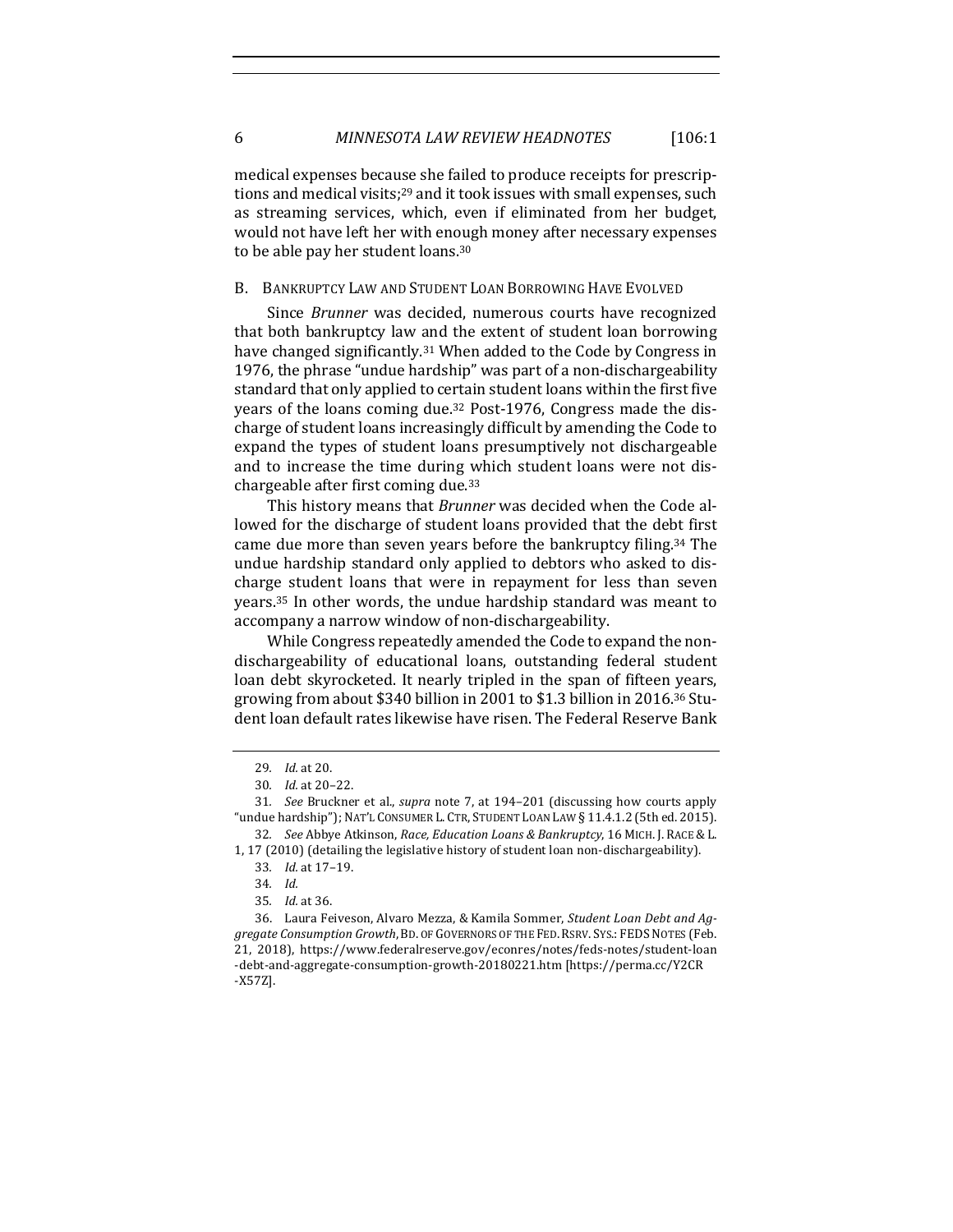of New York estimates that roughly twenty percent of the outstanding dollars of student loans are delinquent, which is a higher proportion than any other type of consumer credit.<sup>37</sup> As applied to the 2004 entry cohort, an estimated forty percent of borrowers will default by 2023.<sup>38</sup> Only sixty percent of student loans are in active repayment.<sup>39</sup>

#### C. THE DEPARTMENT STANDS TO GAIN LITTLE FROM CHALLENGING DISCHARGE REQUESTS, WHILE BORROWERS MAY LOSE GREATLY

The increase in student loan debt outstanding and in default has led to an increase in the number of people who file bankruptcy with student loan debt. In recent years, an estimated 222,000 people filed bankruptcy with student loans.<sup>40</sup> Among student loan borrowers who file bankruptcy, it is estimated most owe amounts less than fifty percent of their annual income.<sup>41</sup> The people who file bankruptcy, at median, earn \$42,444 per year.<sup>42</sup> Given these figures, most people who file bankruptcy likely owe \$20,000 or less in student loan debt. This figure aligns with data about the amount of student loan debt that people who default owe: the median defaulter owes slightly over \$9,600.43

Given these facts, the Department's aggressive litigation positions opposing discharges of student loan debt in bankruptcy can often be short-sighted. A strongly litigated undue hardship adversary proceeding can cost the debtor as much as \$10,000, and most undue

<sup>37.</sup> QUARTERLY REPORT ON HOUSEHOLD DEBT & CREDIT, FED. RSRV. BANK OF N.Y. 2 (May 2019) https://www.newyorkfed.org/medialibrary/interactives/

householdcredit/data/pdf/hhdc\_2019q1.pdf [https://perma.cc/DB9K-KCRB]. The rate reported is 10.9% for the first quarter of 2019. *Id.* The report notes: "delinquency rates for student loans are likely to understate effective delinquency rates because about half of these loans are currently in deferment, in grace periods or in forbearance and therefore temporarily not in the repayment cycle. This implies that among loans in the repayment cycle delinquency rates are roughly twice as high." *Id.* at 2 n.2.

<sup>38.</sup> Judith Scott-Clayton, *The Looming Student Loan Default Crisis Is Worse Than* We Thought, BROOKINGS: EVIDENCE SPEAKS (Jan. 10, 2018), https://www.brookings.edu/ research/the-looming-student-loan-default-crisis-is-worse-than-we-thought [https://perma.cc/7YD6-ZANG]. 

<sup>39</sup>*. See* Iuliano, *supra* note 6, at 278.

<sup>40.</sup> Jason Iuliano, *The Student Loan Bankruptcy Gap*, 70 DUKE L.J. 497, 525 tbl.2 (2020) (estimating bankruptcy filers with student loan debt).

<sup>41.</sup> Bruckner et al., *supra* note 7, at 189.

<sup>42.</sup> Foohey et al., *supra* note 2, at 32 tbl.4.

<sup>43.</sup> Ben Miller, Who Are Student Loan Defaulters?, CTR. FOR AM. PROGRESS (Dec. 14, 2017, 12:01 AM), https://www.americanprogress.org/issues/education -postsecondary/reports/2017/12/14/444011/student-loan-defaulters [https://

perma.cc/MX4Z-WPLB].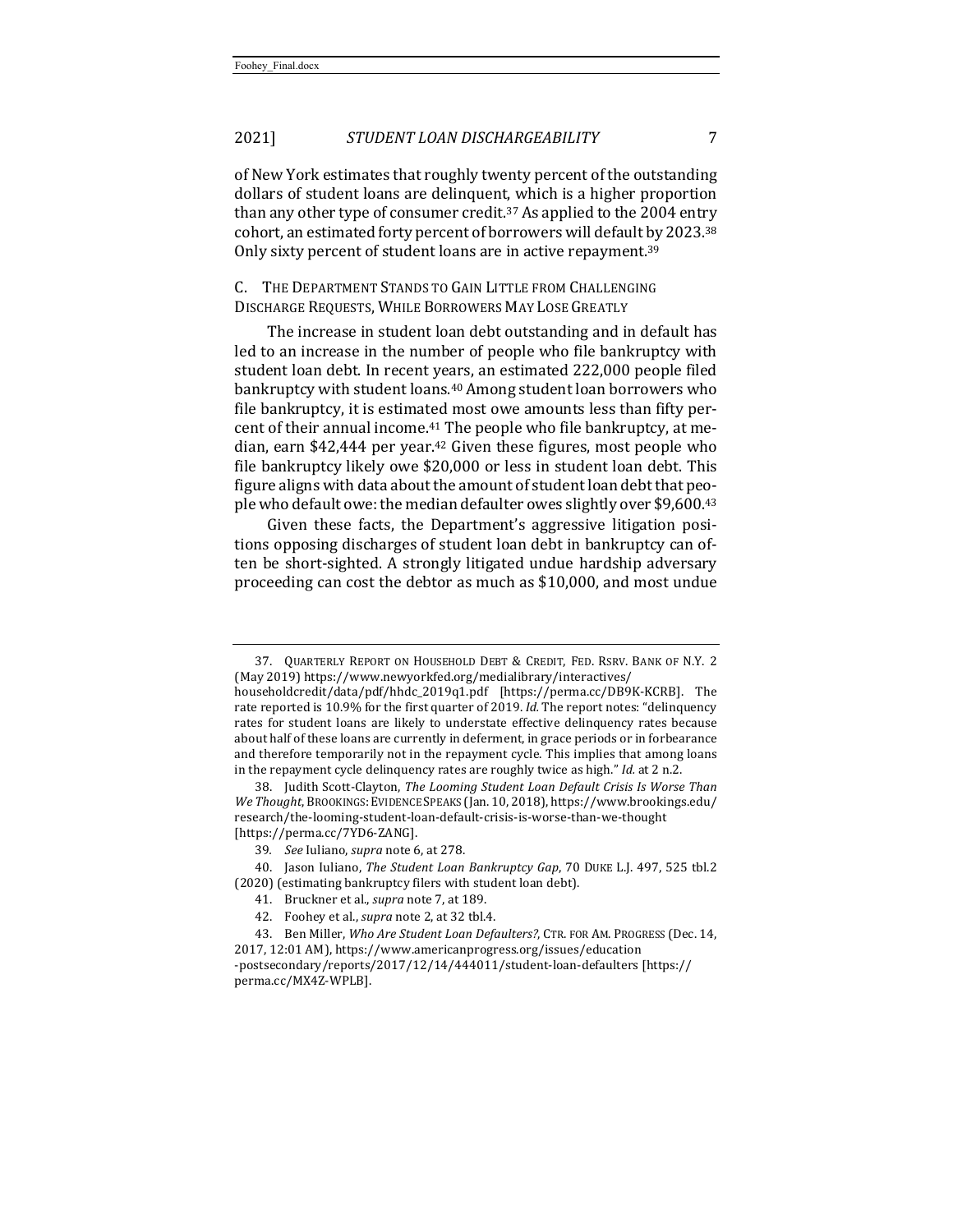8 *MINNESOTA LAW REVIEW HEADNOTES* [106:1

hardship proceedings are estimated to cost the debtor at least \$4,000.44

The Department likewise must expend potentially thousands of dollars in arguing that the debtor does not face undue hardship. Although the Department may succeed at keeping loans on the books, the costs of doing so may exceed the outstanding value of the loan. The Department also must weigh the cost of arguing over undue hardship against the real value of the debt—that is, what the Department could reasonably expect to recover over a long term. This figure must include administrative costs of servicing that debt, which may outweigh the expected return over the long term without even counting the cost of defending an undue hardship discharge proceeding.

In calculating the value of its student loan debt, the Department additionally should consider the demographics of the people who carry student loan debt and file bankruptcy. Communities of color and women bear the brunt of the increase in student loan debt and default. Women make up half of the United States' population but owe twothirds of outstanding student loan debt.<sup>45</sup> Black students are more likely to fund their education with loans, take out more money than other borrowers, are less likely to pay down the balances on their loans over time, and are more likely to be in default on their loans.<sup>46</sup> Latinx borrowers likewise pay down less of their loan balances over time as compared to white borrowers.<sup>47</sup>

Black households file bankruptcy at more than twice the rate they appear in the general population. $48$  Single women also are more likely to file bankruptcy than single men.<sup>49</sup> These disparities intersect with larger economic and social issues, including who is more likely to take out student loans and who is more likely to default on those loans. In short, student loan borrowers who file bankruptcy should be less likely to repay their loans in the future, meaning that the Department

<sup>44.</sup> See Rafael I. Pardo, The Undue Hardship Thicket: On Access to Justice, Procedural Noncompliance, and Pollutive Litigation in Bankruptcy, 66 FLA. L. REV. 2101, 2137–39, 2141 (2014).

<sup>45.</sup> DEEPER IN DEBT: WOMEN AND STUDENT LOANS, AM. ASS'N OF UNIV. WOMEN 1 (2017), https://www.aauw.org/app/uploads/2020/03/DeeperinDebt-nsa.pdf [https://perma.cc/Z6QM-ZXMS]. 

<sup>46.</sup> See Dalié Jiménez & Jonathan D. Glater, Student Debt Is a Civil Rights Issue: The *Case for Debt Relief and Higher Education Reform,* 55 HARV. C.R.-C.L. L. REV. 131, 132-35 (2020). 

<sup>47</sup>*. See id.*

<sup>48.</sup> *See* Foohey et al., *supra* note 2, at 41.

<sup>49</sup>*. See id.* at 32 tbl.4.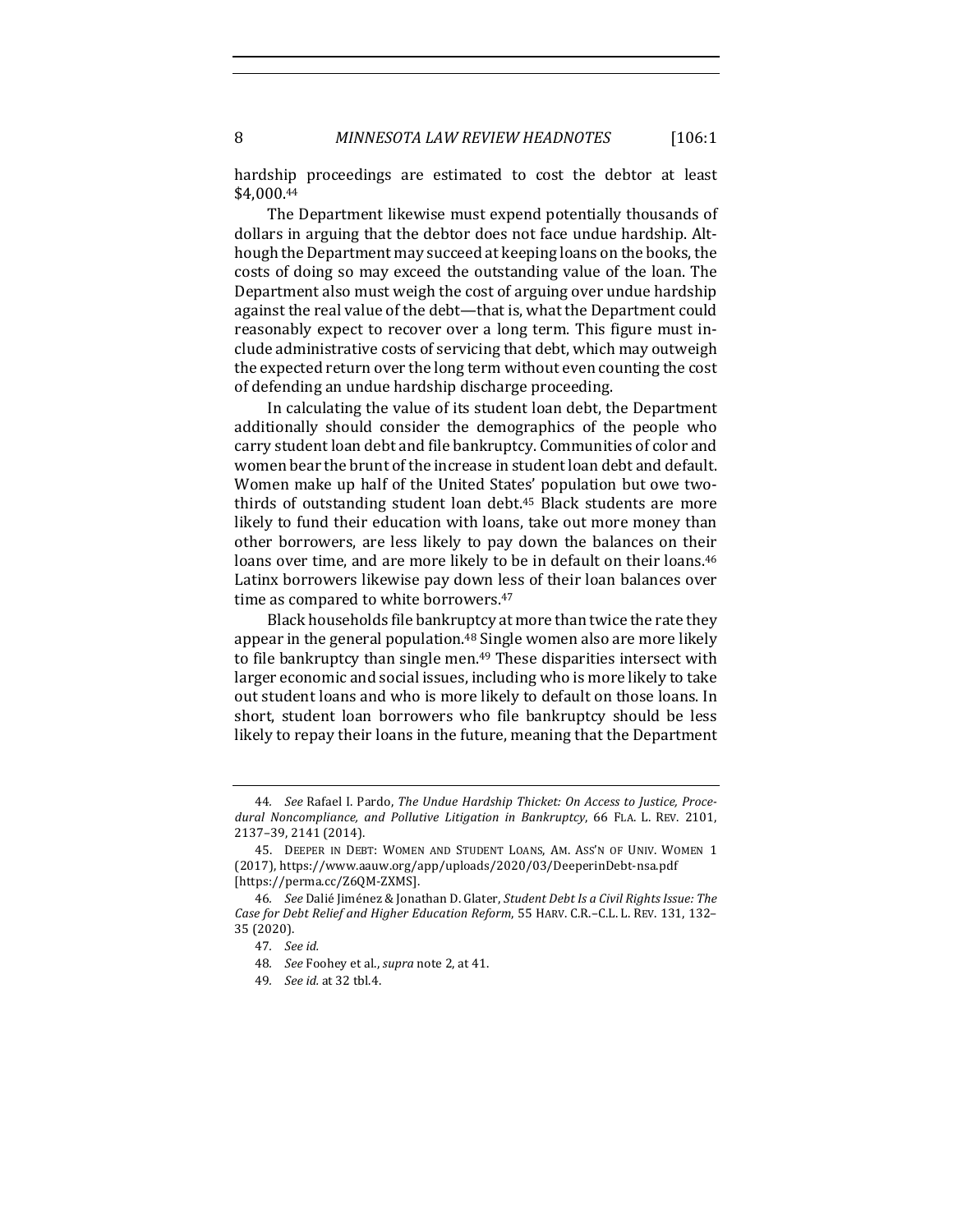should discount its likelihood of recovering a larger portion of the debt people seek to discharge.

## D. THE DEPARTMENT MUST RECONSIDER ITS POLICIES REGARDING STUDENT LOAN DISCHARGES

The only formal guidance from the Department on how it will proceed in bankruptcy cases are regulations requiring it, as the loan holder, to evaluate claims and concede an undue hardship in very limited circumstances.<sup>50</sup> Otherwise, the regulations direct the Department to apply the undue hardship criteria and determine whether "the costs reasonably expected to be incurred to oppose discharge will exceed one-third of the total amount owed on the loan, including principal, interest, late charges and collection costs."<sup>51</sup> These regulations, and the fact that no single individual bankruptcy case is typically of a level that rises to senior Department leadership,<sup>52</sup> have fostered the need for structure, guidance, and oversight about which discharge cases to contest.

Indeed, in 2018, the Department issued a request for information regarding what factors the Department should use going forward to assess undue hardship discharge requests, including what "considerations should weigh into whether an undue hardship claim should be conceded by the loan holder."<sup>53</sup> The Attorney General of the United States recently cited this request as a reason that the Supreme Court should reject a *writ of certiorari* in a case dealing with the undue hardship discharge standard, arguing that review was not warranted "[b] ecause the Department  $[]$  continues to study this issue, and may revise its regulations and related policies in the future."<sup>54</sup>

54. Brief of Respondent United States in Opposition at 20, McCoy v. United States, No. 20-886 (U.S. Jan. 4, 2021), ECF No. 21. The Supreme Court denied the writ of

<sup>50. 34</sup> C.F.R. §§ 674.49, 682.402(i)(1), 685.212(c). This includes some instances in which schools have closed, in the circumstances of death or total disability, and in cases filed before 1998.

<sup>51</sup>*. Id.* § 674.49(c)(4).

<sup>52.</sup> This observation is based on two of this Essay's authors' tenures as employees of the Department.

<sup>53.</sup> Request for Information on Evaluating Undue Hardship Claims, 83 Fed. Reg. 7460, 7461 (Feb. 21, 2018); see also Letter from Martha Upton Fulford, Sr. Counsel, National Student Legal Defense Network, to Jean-Didier Gainer, Docket No. ED-2017-OPE-0085 (May 22, 2018) (responding to this request for information); Dalié Jiménez, Matthew Bruckner, Pamela Foohey, Brook E. Gotberg, & Chrystin D. Ondersma, *Comments of Academics to Department of Education's RFI Regarding Evaluating Undue* Hardship Claims in Adversary Actions Seeking Student Loan Discharge in Bankruptcy *Proceedings*, Docket No. ED–2017–OPE–0085 (May 22, 2018), https://ssrn.com/ abstract=3183893 [https://perma.cc/K8M4-BQTM] (same).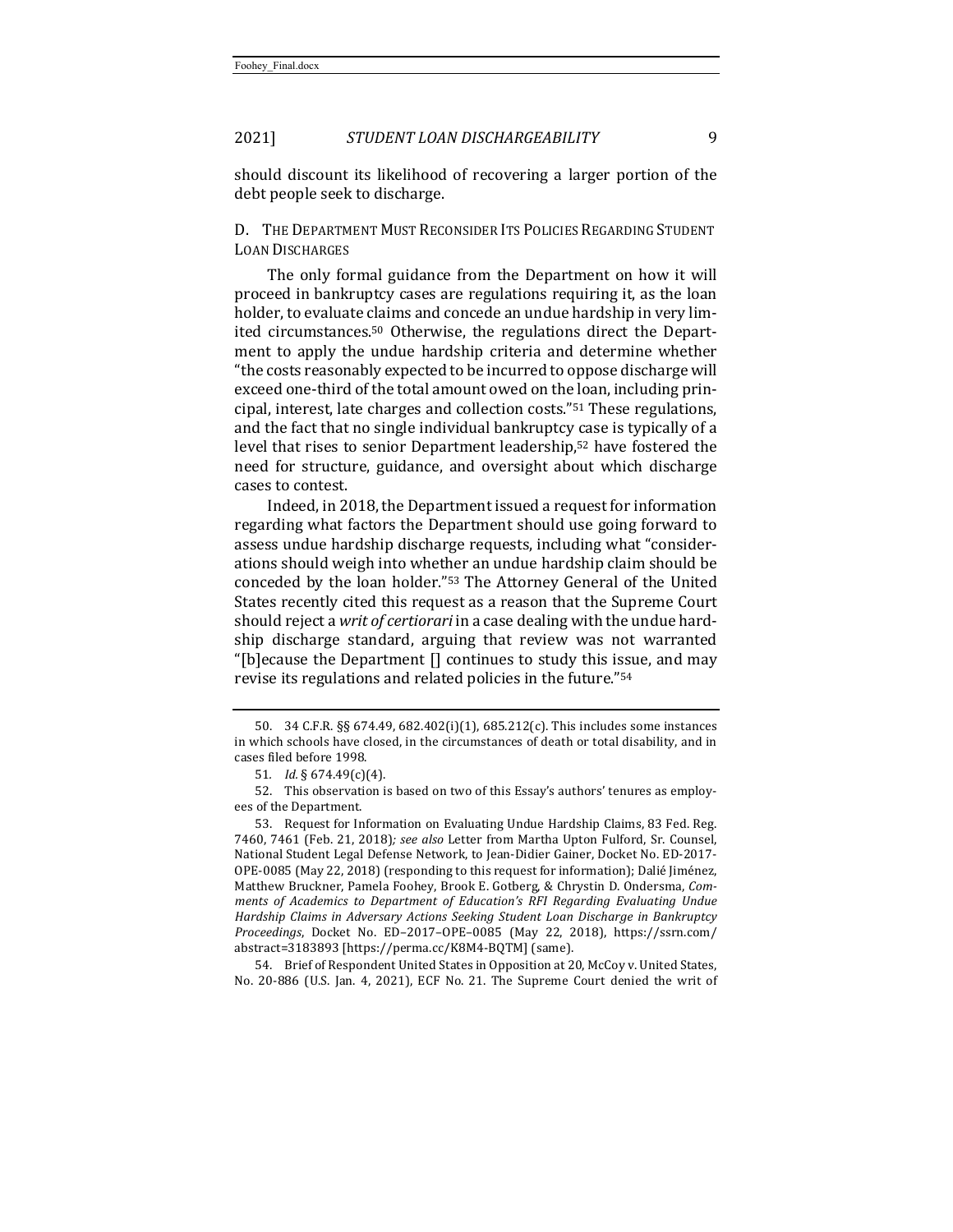Now is the time for the Department to evaluate its policies for when it will contest the discharge of student loans in bankruptcy proceedings. Many of the student loans that debtors may attempt to discharge likely are not actually worth their face value, particularly as compared to the cost of contesting undue hardship requests. The Department can adopt a new approach to litigating undue hardship requests that is far friendlier to borrowers and will not bring nearly as significant of a financial loss to the Department's books as previously anticipated. 

### II. UPDATING THE DEPARTMENT'S POLICIES REGARDING STUDENT LOAN DISCHARGE

This Part offers two proposals for how the Department should respond to future adversary proceedings in bankruptcy cases seeking to discharge student loans based on "undue hardship." Both proposals offer a form of "rough justice" whereby the Department resolves cases by relying on easy-to-implement criteria.<sup>55</sup> These proposals can be implemented through a directive to the Department of Justice, which represents the Department of Education in bankruptcy proceedings, and an internal staff directive regarding student loan discharge in bankruptcy proceedings.<sup>56</sup>

To effectuate these proposals, based on the criteria detailed, the Department should respond to a debtor's request for an undue hardship discharge in one of two ways. If the Department determines that contesting is not warranted, it can simply not respond, or it can settle with the debtor and file a short response stipulating that it agrees that the debtor's circumstances amount to an undue hardship. Alternatively, the Department can contest the discharge by arguing that the debtor's circumstances do not amount to an undue hardship. Regardless of whether the Department does not contest the discharge,

certiorari. *McCoy v. United States*, No. 20-886, 2021 WL 2519103 (June 21, 2021). A recent announcement by the Department regarding upcoming topics for rulemaking does not suggest changes to the Department's regulations in this regard. Negotiated Rulemakings Committee; Public Hearings, 86 Fed. Reg. 28,299 (May 26, 2021).

<sup>55.</sup> *See* Alexandra D. Lahav, Rough Justice 1 (Mar. 2, 2010) (unpublished manuscript), https://ssrn.com/abstract=1562677 [https://perma.cc/528W-SUPU] (defining the term as "the attempt to resolve large numbers of cases by using statistical methods to give plaintiffs a justifiable amount of recovery").

<sup>56.</sup> The Department has a history of using such internal memoranda to direct policy decisions. See Memorandum from William D. Hansen, Deputy Secretary, to Terri Shaw, Chief Operating Officer (Oct. 30, 2002), https://www.hmbr.com/wp-content/ uploads/2015/06/Hansen-Incentive-Compensation-Memo.pdf [https://perma.cc/ D9ZK-XZ3W].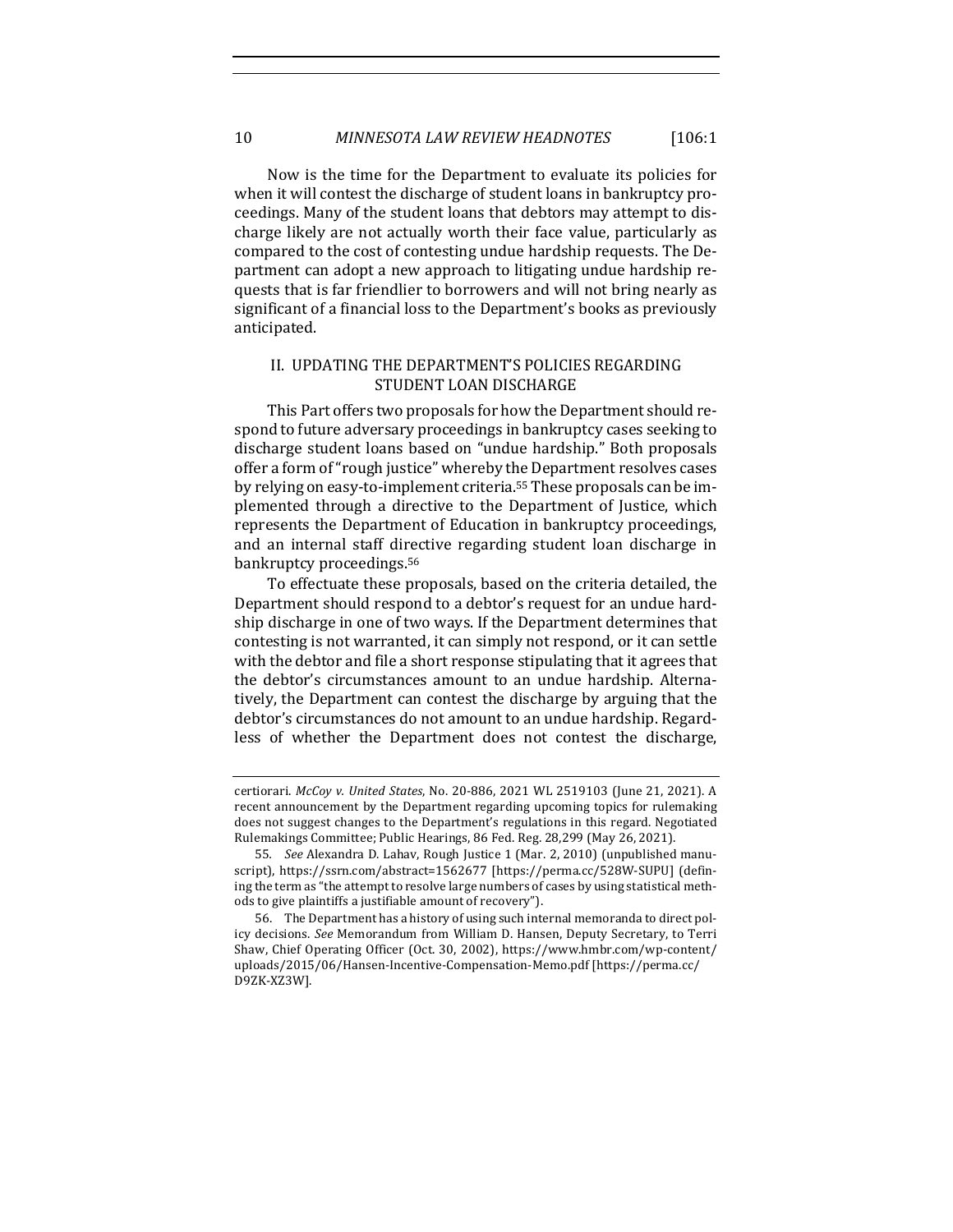responds in favor of the discharge, or argues against the discharge, the court has the final decision as to whether to grant the undue discharge.57

#### A. PROPOSAL 1: PRESUMPTIVE POSITION OF NO-CONTEST

The first option proposes a presumption that the Department will not contest a request for discharge of student loans and is the easier of the two proposals to implement. To effectuate the proposal, the Department should issue guidance that the presumptive position of its agents will be to not contest undue hardship discharge requests. That is, the Department will consent to the discharge of student loans in all adversary proceedings either by consent via stipulation or by not opposing the discharge. Under this proposal, if an attorney in the Department determines that the circumstances of a particular case justify contesting the discharge, the attorney can request that the Department affirmatively approve a strategy to contest the discharge request. Nonetheless, the presumptive position for Department staff, attorneys, and agents will be to not contest.

This policy will save money on discovery, future collections, and decision making and give real relief to all student loan debtors. Some may argue that this approach gives some debtors a "free pass" even though they may plausibly pay their debts in future years. Nonetheless, there are four strong rebuttals to this potential objection.

First, the number of people with student loan debt who file bankruptcy every year is relatively small.<sup>58</sup> Of those people, even fewer are likely to file adversary proceedings to argue for undue hardship discharges. The filing fee for the proceeding is  $$293,59$  and debtors' attorneys will have to charge debtors for the work of filing the discharge request document because debtors still will need to argue to the bankruptcy court that they are entitled to the discharge. The administrative savings to the Department of not going through a longer process to decide which bankruptcy cases to contest may outweigh any potential recoveries.

<sup>57.</sup> *See* Rafael I. Pardo & Michelle R. Lacey, *Undue Hardship in the Bankruptcy Courts: An Empirical Assessment of the Discharge of Educational Debt,* 74 U. CIN. L. REV. 405, 419 (2005) (noting that "the discretion afforded by the Code's undue hardship discharge provision ... provides a bankruptcy judge the opportunity to determine whether the educational debt in question should be forgiven").

<sup>58.</sup> See supra note 40 and accompanying text.

<sup>59</sup>*. Bankruptcy Court Miscellaneous Fee Schedule*, U.S. COURTS, https://www .uscourts.gov/services-forms/fees/bankruptcy-court-miscellaneous-fee-schedule [https://perma.cc/JJ9L-4Y57] (last visited July 14, 2021).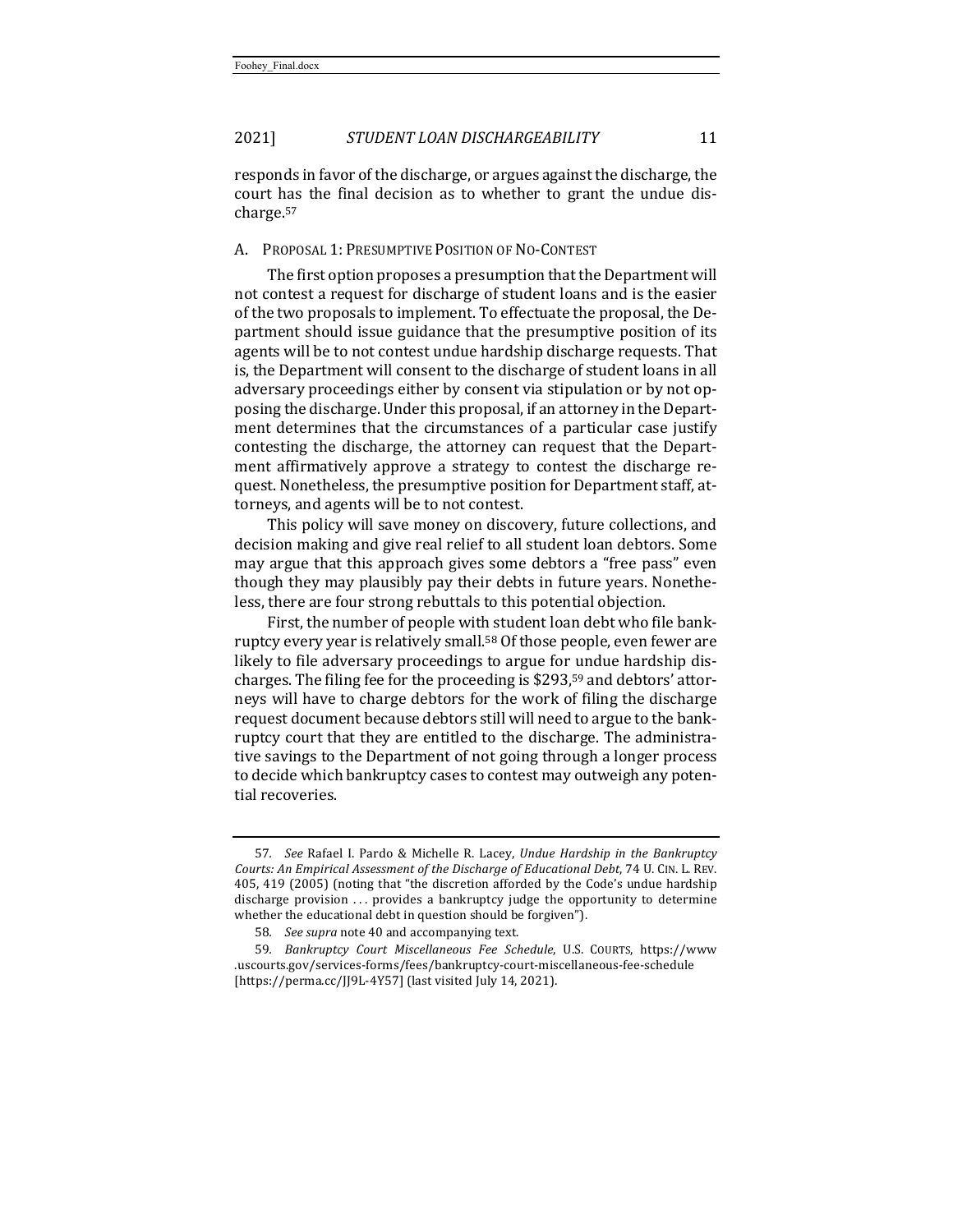Second, based on research about the people who file bankruptcy, those people who file bankruptcy and request an undue hardship discharge likely will be unable to repay much or all of their student loans in the future. By the time people file bankruptcy, more than two-thirds of filers report that they seriously struggled to pay their debts for two or more years and that they have taken multiple actions to reduce their expenses, increase their incomes, and otherwise pay back their debts.<sup>60</sup> In addition, filing bankruptcy comes with negative effects and stigma. A bankruptcy filing may limit future employment, will increase people's cost of credit, and comes with social stigma.<sup>61</sup> In short, people do not take filing bankruptcy lightly. If the Department went through a longer process of deciding which cases to contest, the Department typically would decide that contesting the discharge would not be cost effective.

Third, even if the Department acquiesces to an undue hardship discharge, the bankruptcy process has additional safeguards. The Office of the United States Trustee has the authority and mandate to serve as a "watchdog over the bankruptcy process."<sup>62</sup> If the United States Trustee views it as appropriate to raise an objection about discharge of student loans, the Trustee has the authority to do so. $63$  In addition, the bankruptcy judge gets the final say on whether to grant a discharge of student debts.<sup>64</sup> The Code further provides the judge with the power to dismiss a debtor's case in its entirety if the judge determines that the filing is not in good faith.<sup>65</sup> These potential outcomes will likely deter people from filing bankruptcy solely to discharge student loan debt. For the remaining filers, if the Department went through a longer process of deciding which adversary proceedings to contest, the Department likely would decide that contesting many of the requests for discharge would not be cost effective.

Fourth and finally, because this is a discretionary action, the Secretary of Education can set metrics to trigger reconsideration if the Department sees a significant rise in the number of people filing

<sup>60</sup>*. See generally* Pamela Foohey, Robert M. Lawless, Katherine Porter, & Deborah Thorne, *Life in the Sweatbox*, 94 NOTRE DAME L. REV. 219 (2018) (detailing, based on debtors' reports, the lengths that people go to prior to filing bankruptcy to pay their debts).

<sup>61</sup>*. See id.*

<sup>62.</sup> *About the Program*, U.S. DEP'T OF JUSTICE, https://www.justice.gov/ust/about -program [https://perma.cc/Q6VQ-V7YN] (last visited July 14, 2021) (citing H.R. Rep. No. 989, at 88 (1978), as reprinted in 1978 U.S.C.C.A.N. 5787, 5963, 6049).

<sup>63</sup>*. See generally* 28 U.S.C. § 586.

<sup>64</sup>*. See supra* note 57.

<sup>65.</sup> 11 U.S.C. §§ 707(b), 1325(a)*.*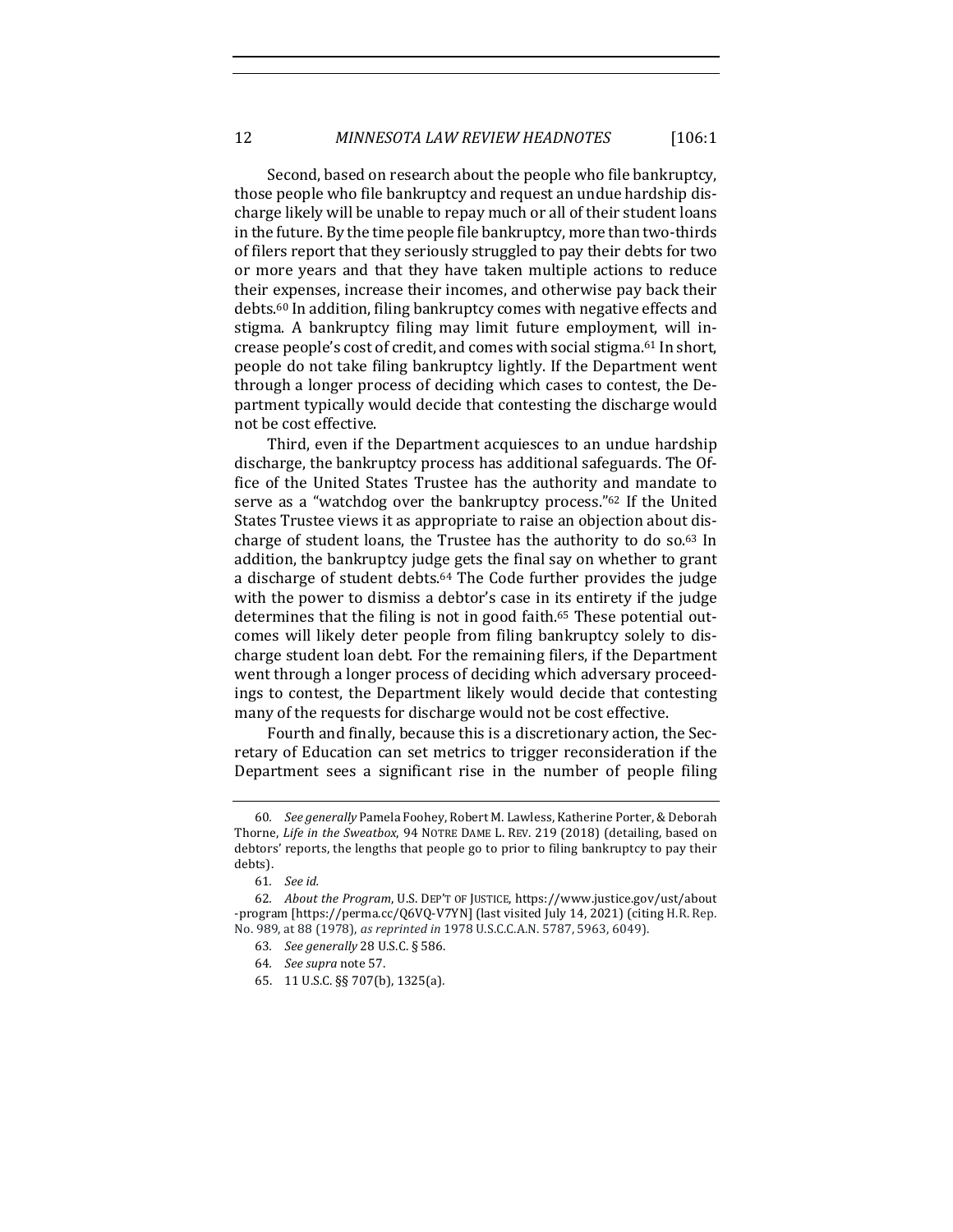bankruptcy and requesting undue hardship discharges of their student loans. Overall, this proposal will save the Department time and money in evaluating undue hardship discharge requests, most of which likely will yield the Department little recovery, and the proposal can easily be reversed by the Department if there is a significant rise in undue hardship requests.

B. PROPOSAL 2: STREAMLINE CONTESTING DISCHARGE REQUESTS BY USING EASY TO ASSESS, OBJECTIVE CRITERIA

The second option proposes decision steps and criteria for the Department to assess (through its agents) to determine whether to consent to or to contest a student loan discharge request. The proposed criteria require the Department to base its determination on readily accessible information about borrowers, either found in required bankruptcy documents, such as the schedules that individual debtors must file,<sup>66</sup> or based on information that borrowers can easily include in the adversary proceedings filings. This streamlining will save the Department resources in decision making and eliminate the need to request additional discovery.

We propose that the Department's decision criteria proceed in three steps.<sup>67</sup> For cases that meet the criteria of each step, the Department can stipulate to the discharge of federal student loans by affirmatively responding that it consents to the discharge based on undue hardship.

<sup>66</sup>*. Bankruptcy Forms*, U.S. COURTS, https://www.uscourts.gov/forms/ bankruptcy-forms [https://perma.cc/A52R-VU54] (last visited July 14, 2021).

<sup>67.</sup> Many of the criteria proposed in these steps are inspired by and adopted from a letter to the Department signed by Senators Dick Durbin, Jack Reed, and Elizabeth Warren and Representatives Steve Cohen, John Conyers, Elijah Cummings, and Hank Johnson, and academics' response to the Department's request for information from 2018 regarding student loan discharge of which one of this Essay's authors was a primary drafter. Cohen, 6 Members of Congress Urge Education Secretary to Bring More *Fairness to Struggling Students*, CONGRESSMAN STEVE COHEN (March 16, 2014), https:// cohen.house.gov/press-release/cohen-6-members-congress-urge-education

<sup>-</sup>secretary-bring-more-fairness-struggling [https://perma.cc/33CJ-WFRW]; Jiménez et al., *supra* note 53. The National Consumer Law Center also submitted a response to the Department's request for information that proposes many similar criteria. Comments of the National Consumer Law Center to the Department of Education Regarding the Request for Information on Evaluating Undue Hardship Claims in Adversary Actions Seeking Student Loan Discharge in Bankruptcy Proceedings, Docket No. ED-2017-OPE-0085 (May 18, 2018) [hereinafter National Consumer Law Center Comments] https://www.nclc.org/images/pdf/bankruptcy/comments-undue-hardship -bankruptcy.pdf [https://perma.cc/7DZY-GP7G].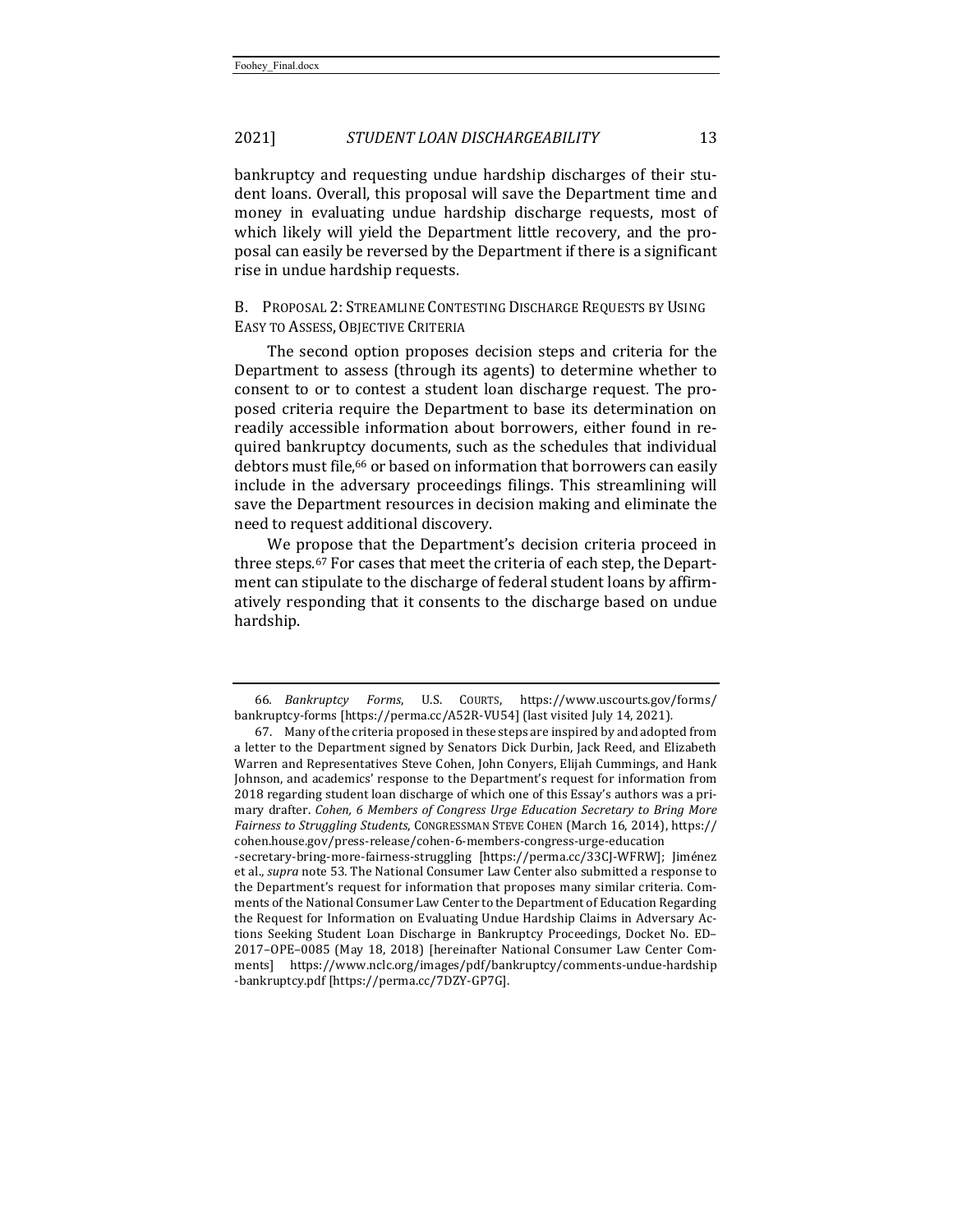- Step 1: The Department will not contest undue hardship requests filed by student loan borrowers who owe less than \$7,500 in aggregate federal student loans<sup>68</sup> or whose federal student loans first became due more than 25 years ago.<sup>69</sup>
- Step 2: The Department will not contest undue hardship requests filed by student loan borrowers who face certain factors and situations, including:
	- $\circ$  Fifty percent or more of the borrower's income is comprised of Social Security or disability payments.
	- $\circ$  The borrower has been determined by the Social Security Administration or the Department of Veterans Affairs to be eligible for disability benefits and unable to work full-time.
	- $\circ$  The borrower is a family caregiver of an eligible veteran pursuant to  $38$  U.S.C.  $\S$  1720G.
	- $\circ$  The borrower provides for the care and support of an elderly, chronically ill, or disabled household member or member of the borrower's immediate family, and the borrowers' annual household income is at or less than 175 percent of the official poverty guidelines.<sup>70</sup>
	- o The borrower attended an institution that closed and did not complete a program of study at that institution because the institution closed while the borrower was enrolled or within a period of time that

69. If a debtor has not paid student loans in full after 25 years from the loans first becoming due, the probability that the debtor will be able to pay a significant portion of the loans in the future is very low and it is not worth the Department's time and resources to contest the discharge.

<sup>68.</sup> This figure is based on a rough assessment of how much debtors will have to expend to request the undue hardship discharge as compared to the amount sought to be discharged. A debtor will have to spend at least about \$1,500 to file the bankruptcy case, plus another at least \$2,000 for the adversary proceeding, even if the Department does not contest the discharge. See Foohey et al., *supra* note 2, at 13; *supra* note 44 and accompanying text. If the student loan amount outstanding is under \$7,500 and the debtor can pay, we anticipate that most debtors will decide it is not worth spending about \$3,500, plus the time, to discharge the debt. This dollar threshold is also a suggestion that the Department can lower or increase.

<sup>70.</sup> The 175 percent or less of the official poverty guidelines used throughout this proposal is a suggested threshold that the Department may increase or lower. For instance, based on data from the Consumer Bankruptcy Project, on which one of this Essay's authors is a co-investigator, about one-third of people who file bankruptcy have income at or below 150 percent of the official poverty guidelines when they file bankruptcy. *See* Jiménez et al., *supra* note 53, at 10.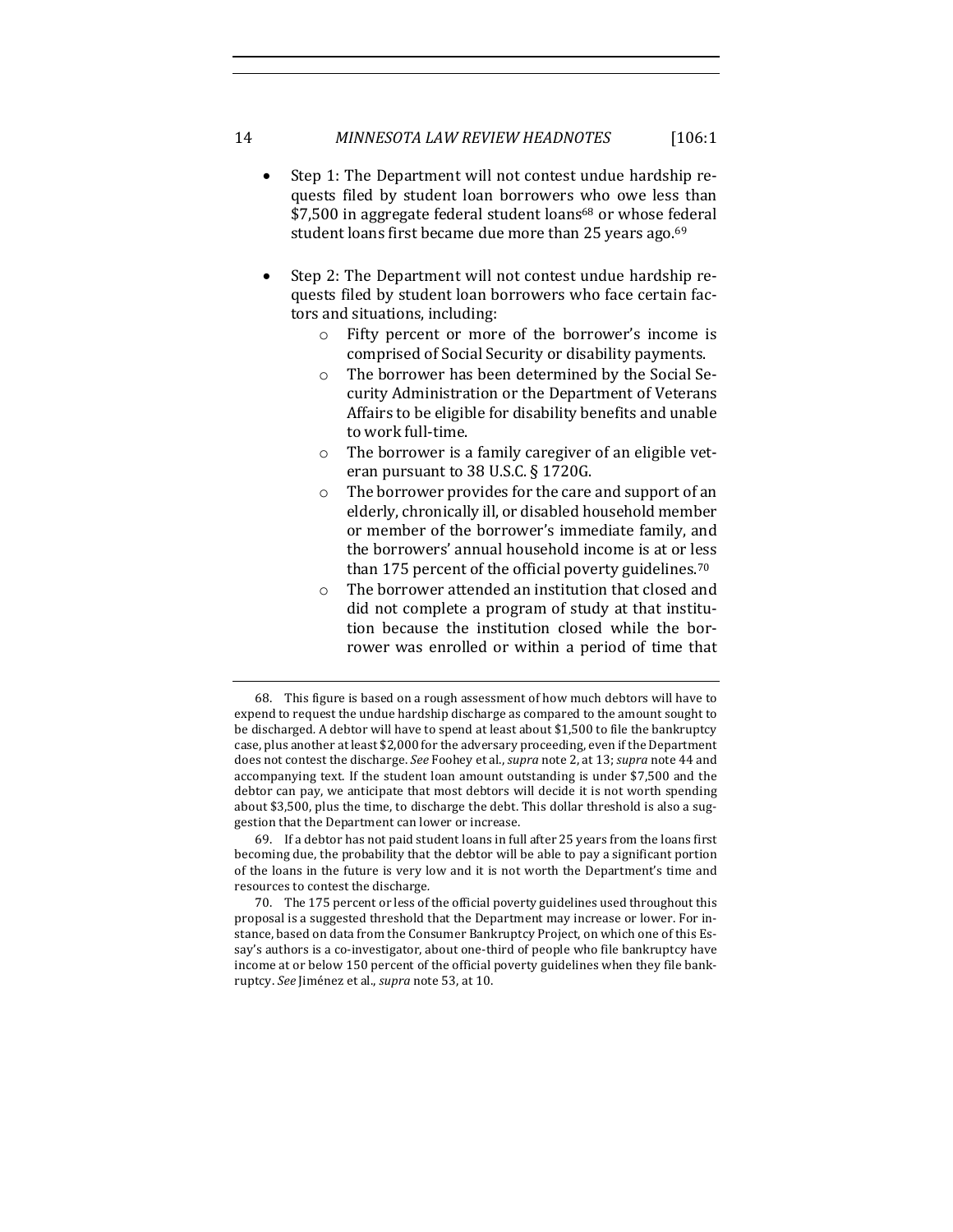would otherwise make the borrower eligible for a closed school loan discharge.

- $\circ$  The borrower has filed a good-faith borrower defense claim against the institution at least one vear before filing for bankruptcy or is part of a group claim submitted by a state law enforcement agency.
- o Three or more years have passed since the borrower ceased attending an institution of higher education and the borrower has not obtained a credential from the educational program for which the student loans were borrowed, and the borrowers' annual household income is at or less than 175 percent of the official poverty guidelines.
- $\circ$  The borrower's annual household income has been at or less than 175 percent of the official poverty guidelines for the current year (as annualized) and the two years prior to filing bankruptcy.<sup>71</sup>
- Step 3: The Department will consider whether to contest undue hardship based on less administratively expensive and more borrower friendly calculations, including:
	- o Assessing the borrower's present financial circumstances by relying on the income and expense information disclosed in the bankruptcy to calculate the Code's "means test" calculation of "monthly disposable income" excluding payment of the student loans.<sup>72</sup>
		- **•** If the debtor's "monthly disposable income" is less than \$30 based on this calculation, the Department will not contest the "undue hardship" discharge.
		- Alternatively, if the debtor's "monthly disposable income" is less than \$30 based on this

<sup>71.</sup> As part of their bankruptcy cases, debtors must submit Form 107, which requires them to disclose their income for the current year and the two years prior to their bankruptcy filing. *Official Form 107: Statement of Financial Affairs for Individuals Filing for Bankruptcy*, U.S. COURTS (April 2019), https://www.uscourts.gov/sites/ default/files/form\_b\_107.pdf [https://perma.cc/8NFS-T28S].

<sup>72</sup>*. Means Test Forms*, U.S. COURTS, https://www.uscourts.gov/forms/means -test-forms [https://perma.cc/PY7P-GVR6] (last visited July 14, 2021). For debtors who do not need to file Form B 122A-2, those seeking an undue hardship discharge will need to file this additional form or the Department will need to seek through discovery the necessary additional information to complete the calculation.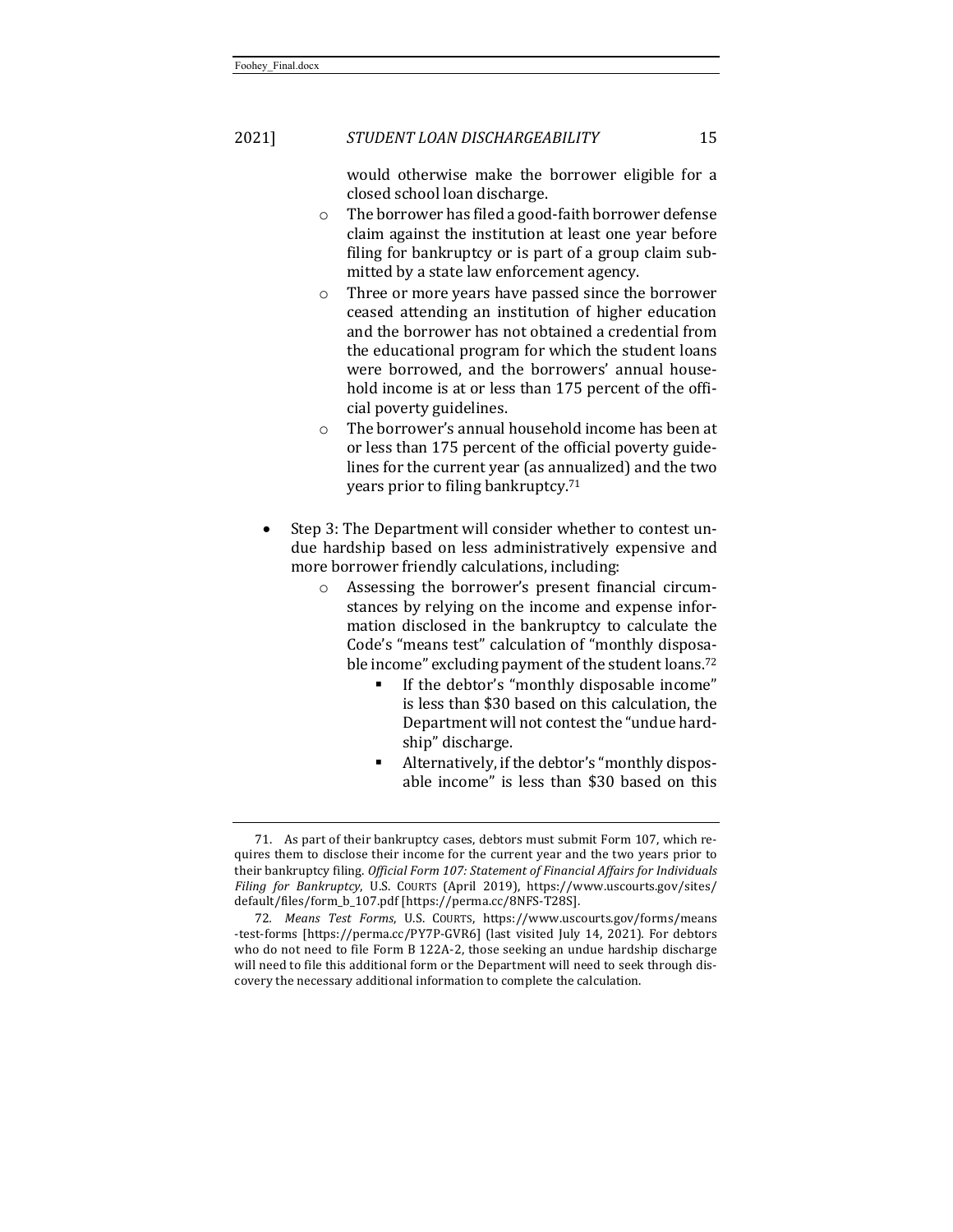calculation, the Department will stipulate that the debtor is maintaining a minimum standard of living for the purposes of the *Brunner* test.73

- $\circ$  Considering the amount the borrower is required to pay toward student loans in an IDR. If the IDR is set at less than \$30 per month, the Department will consider this evidence that the borrower will be unable to pay a sufficient portion of their loans in the future and that the Department will not contest the undue hardship discharge.<sup>74</sup>
- Considering whether the borrower's hardship will persist for more than ten years in determining if the borrower is suffering from circumstances that will make repayment a hardship. If the Department determines that the borrower's hardship will persist for more than ten years, it will stipulate the borrower is suffering from circumstances that will make repayment a hardship for the remainder of the loan term.<sup>75</sup>
- o Not requiring proof of "certainty of hopelessness" or "total incapacity," that the debtor pursue employment opportunities in a certain field, or independent medical advice in addition to the debtor's testimony regarding their health in considering the borrower's ongoing hardship.
- o Only looking forward regarding the borrower's ability to repay the student loans debts rather than re-litigating the past, including questioning whether the debtor should have sought the degree or family choices, such as the number of children the debtor chose to have.

<sup>73.</sup> The \$30 per month figure yields disposable income of \$3,600 over a 10-year period or \$7,200 over a 20-year period. Even if the Department's costs in contesting the undue hardship request are under these amounts, given the variability of people's budgets and finances over decades, it is unlikely that the Department will make more than it expends in contesting the undue hardship request. As with other suggested thresholds, the Department may decide to increase or decrease this dollar threshold.

<sup>74.</sup> The \$30 per month figure yields a recovery of \$3,600 over a 10-year period or \$7,200 over a 20-year period. This recovery does not merit the Department expending resources in contesting the undue hardship discharge. The Department may decide to increase or decrease this dollar threshold.

<sup>75.</sup> This and the next two criteria are adapted from National Consumer Law Center Comments, *supra* note 67.